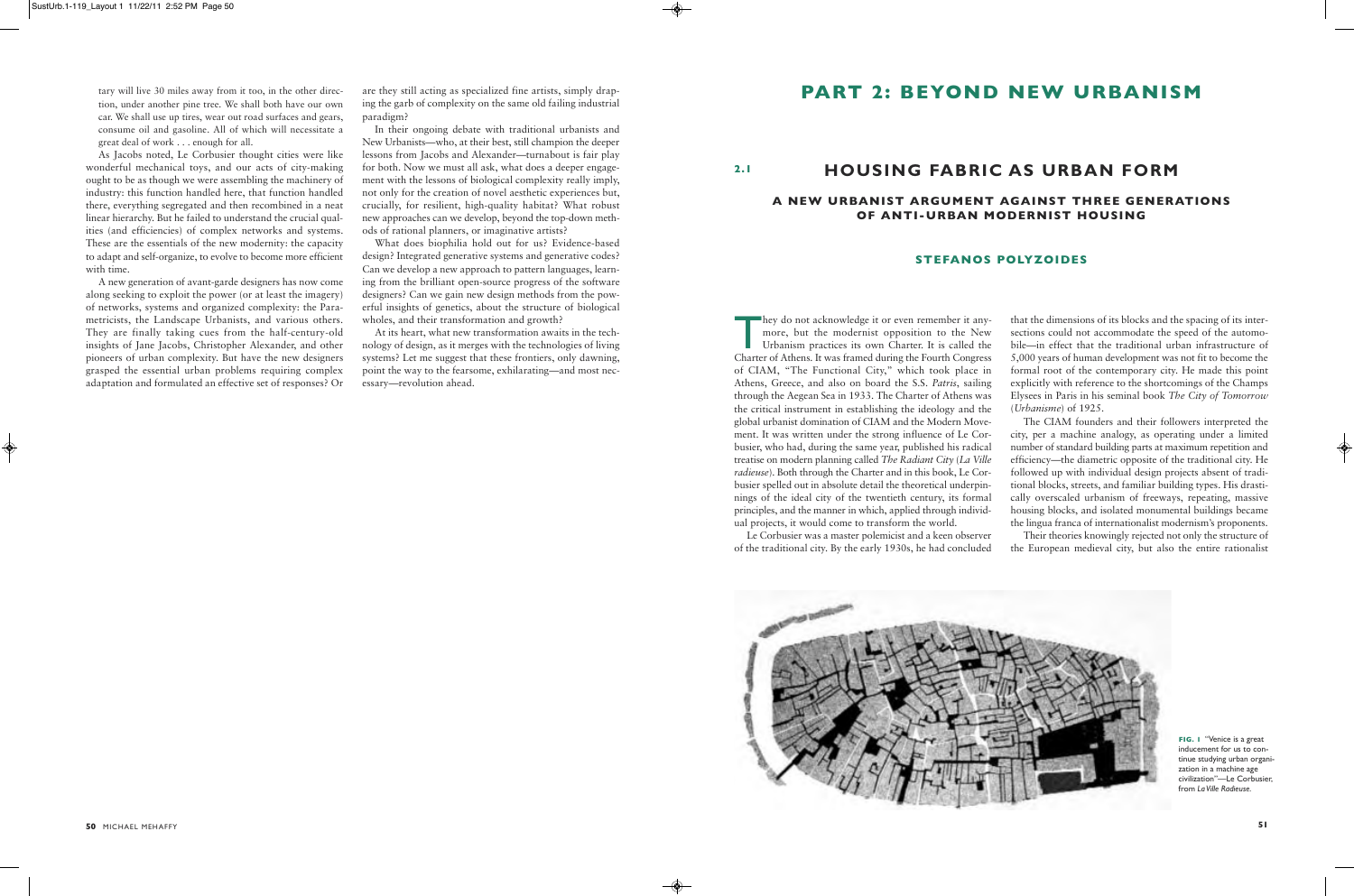1933 (fig. 3), the magnitude of the disparity between the physical scale of the proposed and the existing city fabric was cleverly disguised. The pattern of the new, modern urban growth seemed relatively tame because it was not possible to understand it or to see it in clear juxtaposition to the historic city. The conflict between the two began to emerge more clearly, when figure/field drawings of great European metropolitan centers were drawn side by side with Corbusian "Blocs en Redent" in *The Radiant City*, and in a scale where new and old could be readily compared (fig. 4). Eventually, more and more arrogant assertions of the merits of a housing-block-based, hypermonumental CIAM urbanism began to emerge in written and in architectural form. Le Corbusier had dedicated the Radiant City to "Authority." Not an odd choice, considering the ascendance of authoritarian, both fasneighborhoods, and the human life that they enabled, immediately obsolete (figs. 5, 6). This sense of an a priori dismissal of the existing city as irrelevant has been key to the urban culture of modernism from the beginning. Clearance became the engine of urban renewal in the second half of the twentieth century. Throughout the world, the lucky cities that were spared the fate of aerial bombardment during the Second World War were brutally demolished by the pickax of the modernist architect/planner. After 1945, the urban pattern that was used to replace or

cist and communist, regimes at the time. Before long, modernist architects began to test the ambitions of their potential totalitarian clients by envisioning new, grand, and often brutal urbanist transformations. The project for the renovation and extension of Barcelona in 1932 by GATEPAC, the Catalan branch of CIAM, was such an early project—and an ominous sign of international developments to come. The pattern and size of streets, the size of blocks, the repetition and immense scale of both new buildings and the urban space between them, the intended demolition of the Barrio Gotico, all rendered older, existing urban to extend traditional cities became massively larger. Streets and blocks were increasingly scaled to the automobile and challenged the very presence of the pedestrian. Buildings emerged as autonomous objects of singular, monumental form, typically as large as the sites given to accommodate them. Housing buildings were conceived as typical blocks, their form reflecting the average density of the entitlement of each site. They were repeated mindlessly, under the pretense that their authors and sponsors were operating in line with the mass production ethic of a machine culture and with the discipline of machine production. This, of course, has never been the case. Dwellings for people to live in were renamed product. Amazingly, the theory and practice of modernist housing design launched in 1933 have thrived independently of the political regime that sponsored them. Wanton urban destruc-

**52** STEFANOS POLYZOIDES **1.1 Housing Fabric as Urban Form 53** 

urban tradition from the Renaissance to the twentieth century. In their place, he proposed a "modern urban form": disaggregating streets from blocks and buildings, designing them all to the scale and needs of the automobile, and allowing them to each operate for their own benefit, separated from the others.

When analyzing Venice, Italy, in the *The Radiant City* (fig. 1), Le Corbusier observed admiringly that canals and streets were disconnected from each other. He thought this to be a highly desirable pattern because it allowed pedestrians and gondolas to operate each on their own speed and traffic volume terms. He proceeded to argue through his subsequent projects that all streets everywhere should be separated from each other, as should the other two key ingredients of urban form, blocks and buildings—all of this in the interest of optimizing the individual performance of each.

Buildings would be divorced from their blocks and rightof-ways by being designed at an enormous scale and in a mechanically repeated pattern that rendered them not as interrelated objects but rather as continuous and neutral infrastructure, separated from the ground and relieved of any relationship to other finite building fragments. Dwelling units were also limited in type and range and endlessly repeated in the interest of inexpensive production. Le Corbusier's project for a Suburb of Rome of 1934 was typical of this emerging formal strategy (fig. 2).

When Le Corbusier began to apply his ideas as large- scale additions to existing cities, as in the case of Antwerp in



**FIG. 2** Le Corbusier, Suburb of Rome, 1934, from *La Ville Radieuse*.



**fig. 3** le Corbusier, urbanization of the left Bank of the scheldt in antwerp, 1933, from *La Ville Radieuse*.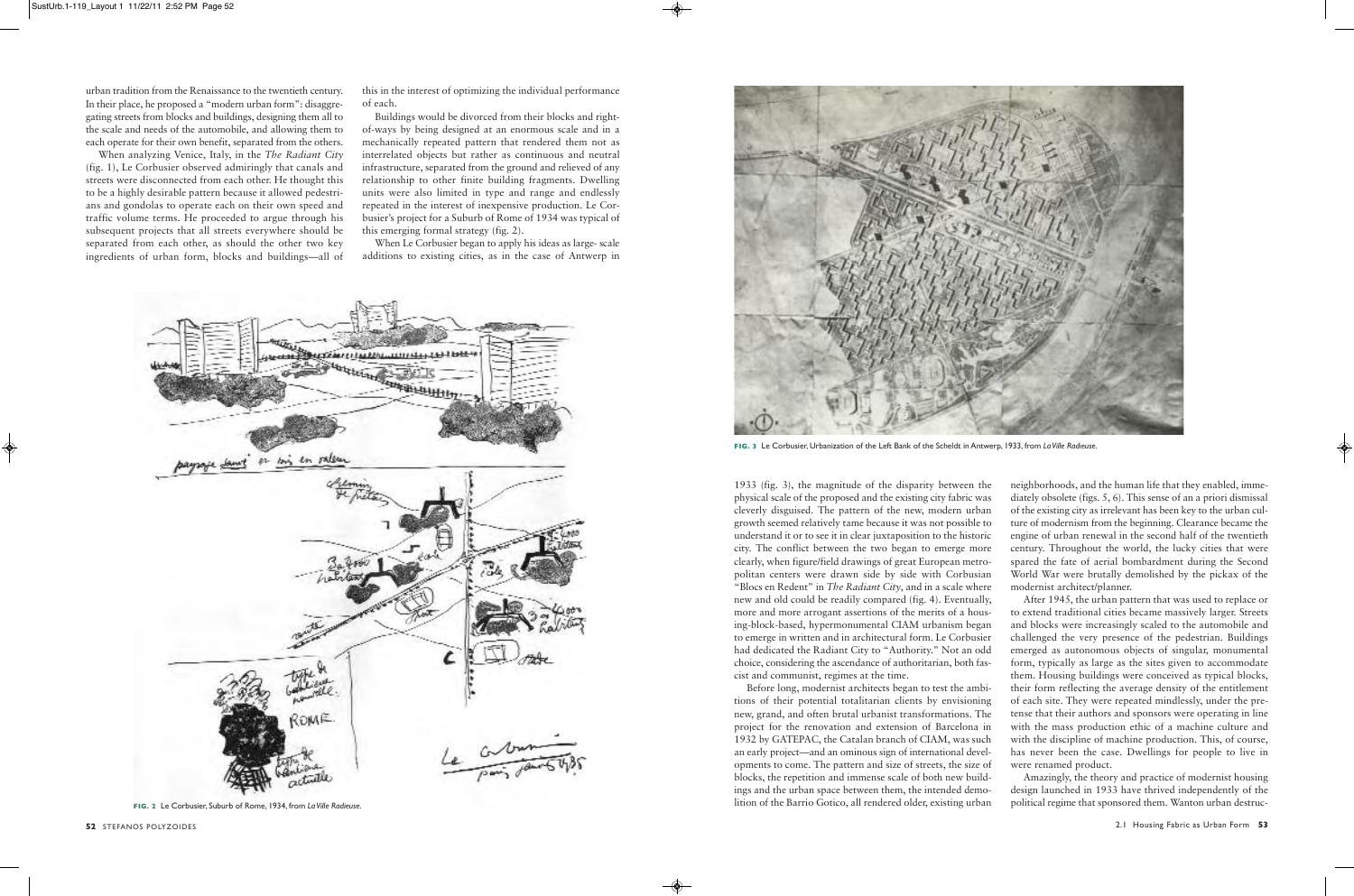tion and stupefying suburbanization have been promoted by governments across the political spectrum, from capitalism to communism, from the public housing programs of New York and every other American metropolis to the Soviet reconstruction of Leningrad after World War Two. The pattern continues unabated in the breathtakingly rapid urban development of China since 1990.

There were, of course, severe reactions to this process of urban restructuring and "renewal," particularly in the United States. The traditional city proved to be too resilient, too vast a public investment and physical presence, too useful and beloved an object, too well defended by various citizen groups, and ultimately too expensive to change in a wholesale modernist fashion. And the availability of open land on the periphery of the American metropolis fueled a sprawl binge unprecedented in the history of the world that canceled the modernist dream of controlling urban growth by design.

Slowly but steadily, modernist projects in America began to falter in the marketplace. Their one-size-fits-all architecture in program, form, and style proved to be less desirable and less marketable than the traditional buildings these projects displaced. As it became increasingly invasive of neighborhoods, modernist housing began to have a worse effect of blight and disinvestment on its surroundings than the buildings it was ostensibly replacing. By the 1980s it was virtually impossible to build the isolated, dull, and repetitive buildings in the style of the pantheon of modern housing without massive negative popular reaction.



**FIG. 8** Avtovo Residential Quarter, St. Petersburg, from *Leningrad, Amenagement et Construction, 1945–1957*.



**FIG. 7** Queensbridge Houses, New York City, 1939, from sert's *Can our Cities Survive?*



**FIG. 5** Josep Lluís Sert, "Old and New Neighborhoods, Barcelona," from *Can our Cities Survive?*

Yet, this kind of housing is still being perpetuated, decades often copied from one municipality to another.

later, by the continuing corrosive influence of zoning codes. Modernist codes in transportation, infrastructure, and planning institutionalized the failed vision of "a new urban order" at the same time as doctrinaire modernist housing projects were beginning to be understood as a hoax. The unmixing of uses, excessive parking standards, elimination of a shared realm of public space, collapse in the diversity of building and dwelling types, and emergence of the megablock and house tracts were all purposefully packaged into codes, The principal ingredients of modern housing forms and their damaging urban consequences were cleverly camouflaged in the body of the seemingly innocuous verbal and numerical recipes of this Euclidean zoning. The drag effect continues unabated to our day: Small-scale modernist housing fragments are allowable by right. They are enabled by Floor Area Ratio ( FAR) rules as opposed to traditionally sanctioned housing typologies. Without typological discipline, housing projects are rendered a priori monumental and incompatible with their surroundings. Continuous disorder and chaos-by-design are introduced incrementally, one building project at a time. The American municipal system of governance is converted into an ineffective circus, where much floor time is still taken by the micromanaging of planning and design issues, by people who know little about either subject, to ends that please no one and continuously undermine both the form and the quality of life for everone in the city.



**fig. 4** "The new scale of urban Housing units, elimination of the street, elimination of the Courtyard," from *La Ville Radieuse.*



**fig. 6** le Corbusier, the "macia" plan for Barcelona, 1932, from *La Ville Radieuse.*